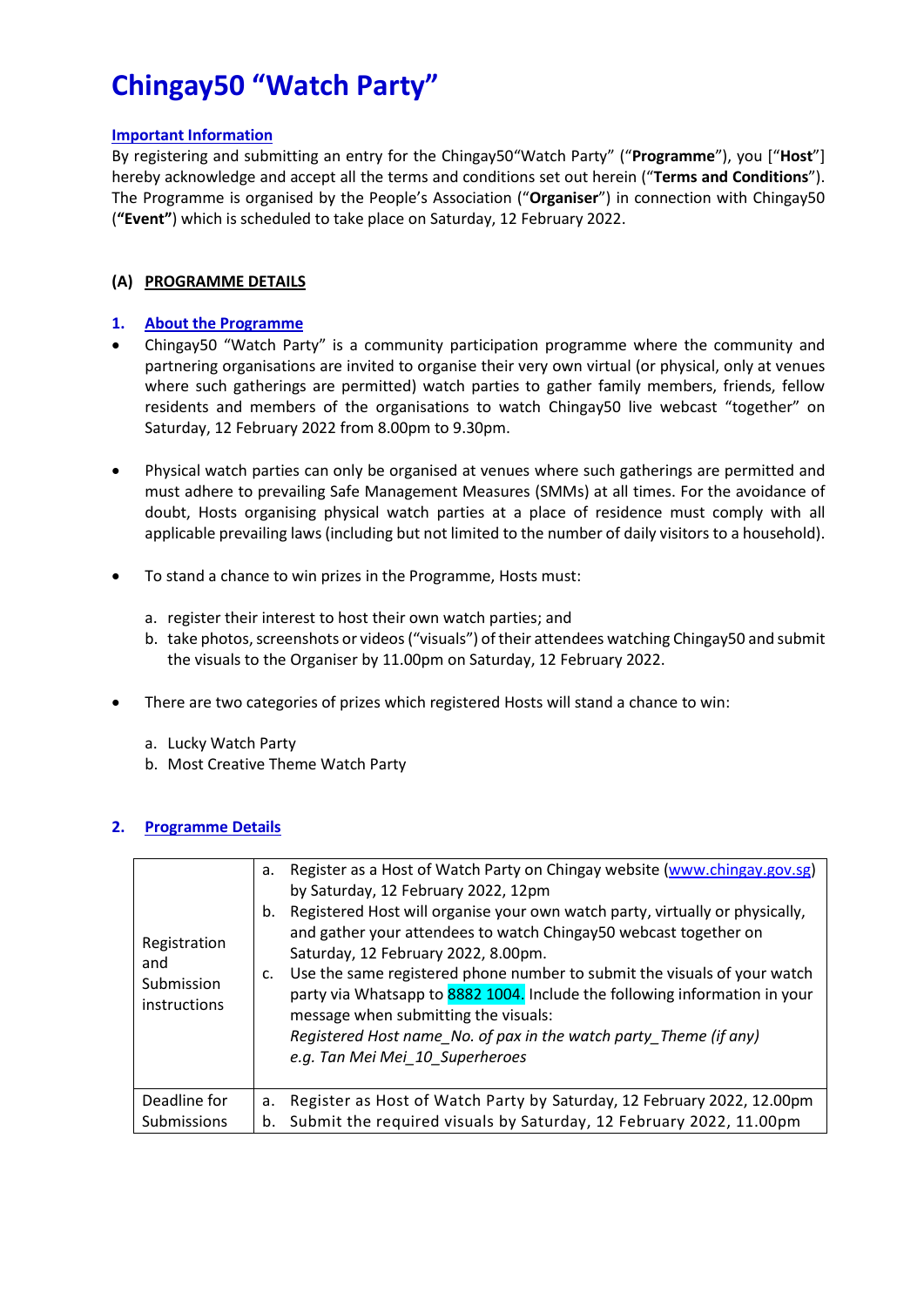|               | <b>Lucky Watch Party</b>                                                               |
|---------------|----------------------------------------------------------------------------------------|
|               | Applicable to watch parties with minimum 2 attendees.<br>a.                            |
|               | Lucky Hosts will stand a chance to win the following prizes:<br>b.                     |
|               | \$1,000 worth of vouchers x 1 winner<br>i)                                             |
|               | \$500 worth of vouchers x 4 winners<br>ii)                                             |
|               | iii)<br>\$100 worth of vouchers x 20 winners                                           |
|               | Lucky Hosts will be selected randomly from all eligible submissions.<br>C <sub>1</sub> |
|               | Host must be registered and submit visuals of the watch party attendees by<br>d.       |
|               | the stipulated deadline to be eligible.                                                |
|               | e. Prize winners will be notified via email by 15 March 2022 on the prize              |
| <b>Prizes</b> | collection arrangements.                                                               |
|               |                                                                                        |
|               | <b>Most Creative Theme Party</b>                                                       |
|               | Applicable to thematic watch parties with minimum 2 attendees.<br>a.                   |
|               | 5 Hosts will be selected randomly from all eligible submissions and each<br>b.         |
|               | Host will win \$500 worth of vouchers.                                                 |
|               | Host must be registered and submit visuals of the watch party attendees by<br>c.       |
|               | the stipulated deadline to be eligible.                                                |
|               | d. Prize winners will be notified via email by 15 March 2022 on the prize              |
|               | collection arrangements.                                                               |
|               |                                                                                        |

## **3. Eligibility Criteria**

- a. All individuals may organise their own watch parties to watch the Chingay50 webcast, but only Singapore Citizens and Singapore Permanent Residents, and persons living in Singapore with a valid student or work visa, or long-term visit pass will be eligible to register as Hosts and stand a chance to win or receive any prizes.
- b. Each Host who is below 18 years old must ensure that his/her parent or legal guardian has (i) consented to the Host taking part in the Programme and (ii) agreed to these Terms and Conditions before participating.
- c. Employees and immediate family members of the Organiser and appointed vendors involved in the Programme may participate in the Programme but will not be eligible to win or receive any prizes.
- d. All personal details submitted must be accurate and complete. Hosts must present their identification documents for verification purposes upon request.
- e. The visuals submitted from the watch party must be **original visuals** taken during the webcast on Saturday, 12 February 2022**.** It must not have been entered in any other public display or previously published in any form or on any other platforms in Singapore or elsewhere.
- f. Visuals must not contain any inappropriate content of any kind, including but not limited to content that (i) is obscene, hateful, defamatory, violent or offensive; (ii) promotes discrimination against any group or individual; (iii) contains any religious, political, advocacy or commercial messaging; (iv) contains any viruses, worms, malware, Trojan horses or other harmful software of any kind; or (v) is in the Organiser's view inappropriate.
- g. Each Host may only submit one submission of his/her watch party and may only be the Host of one watch party. Repeated submissions of the same watch party will be disqualified.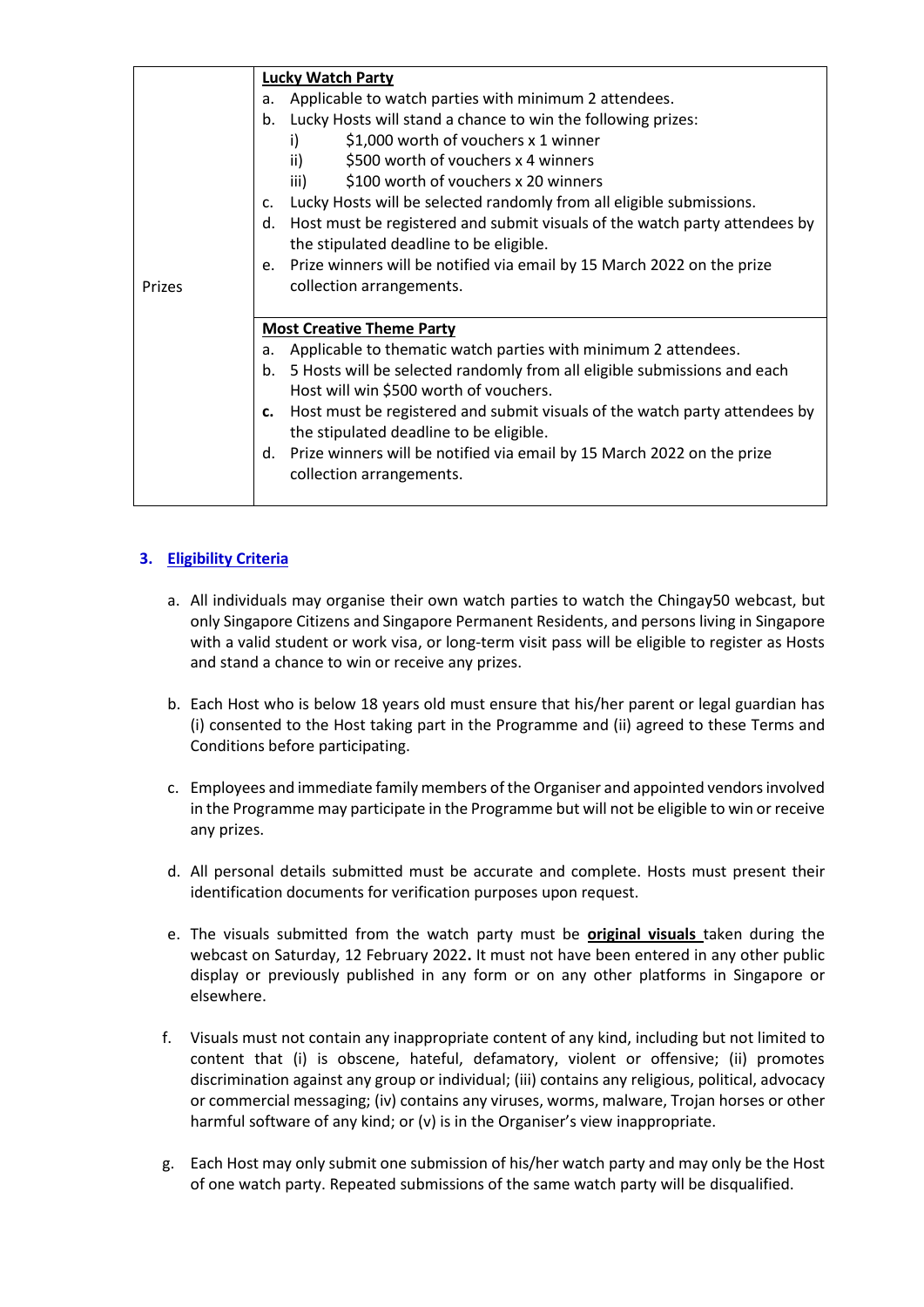h. Each Host must submit visuals comprising multiple attendees of the watch party. Such submission will be considered as a single submission by that Host and the other attendees captured in the submission will not be considered as "Hosts" nor be eligible for any prizes.

## **4. Prize Winners**

- a. All prize winners will be contacted via email by 15 March 2022 to collect their prizes in person unless otherwise advised. Prize winners must present their Birth Certificate/NRIC/work pass (whichever is applicable) for verification purposes.
- b. If a prize winner fails to respond to the Organiser's notification to collect his/her prize within 30 days, he/she is deemed to have forfeited and irrevocably given up and waived all rights to claim the prize. In such an event, the Organisers may select another Host to replace the prize winner who failed to respond.

## **(B) GENERAL TERMS AND CONDITIONS**

## **5. Personal Data**

- a. The Organiser may collect, use and/or disclose each Host's personal information to their officers, employees, appointed service providers, affiliated organisations and event partners, as may be required for the administration of the Programme and all matters arising thereunder.
- b. Each Host further agrees that the Organiser may use and disclose the Host's personal data contained in his/her submission (including but not limited to his/her name, photograph or image, etc.) for the purposes of this Programme and for promotional, marketing and publicity purposes by the Organisers. As each submission contains the personal data of individuals other than the Host, the Host confirms that he/she has obtained each individual's consent for such use and disclosure of that individual's personal data for the aforementioned purposes.

## **6. Responsibility for Participation**

- a. Hosts shall be responsible for their use of any materials (including but not limited to works protected by copyright or other intellectual property rights) as part of their submission. The Organiser shall not be responsible for any claims of infringement of intellectual property rights by third parties.
- b. Save for any gross negligence or wilful misconduct on the part of the Organiser, each Host agrees to indemnify the Organiser against any losses, damages, costs, expenses, claims or liabilities which the Organiser may incur or suffer as a result of or in connection with the Host's involvement in the Programme.
- c. To the extent permitted by law, each Host agrees not to hold the Organiser, its affiliated organisations and event partners, officers, employees and agents liable for any loss, injury or damage suffered by him/her as a result of his/her participation in the Programme.
- d. The Organiser shall not be responsible for submissions which are inaccessible, lost, misdirected, damaged or undelivered for any reason.